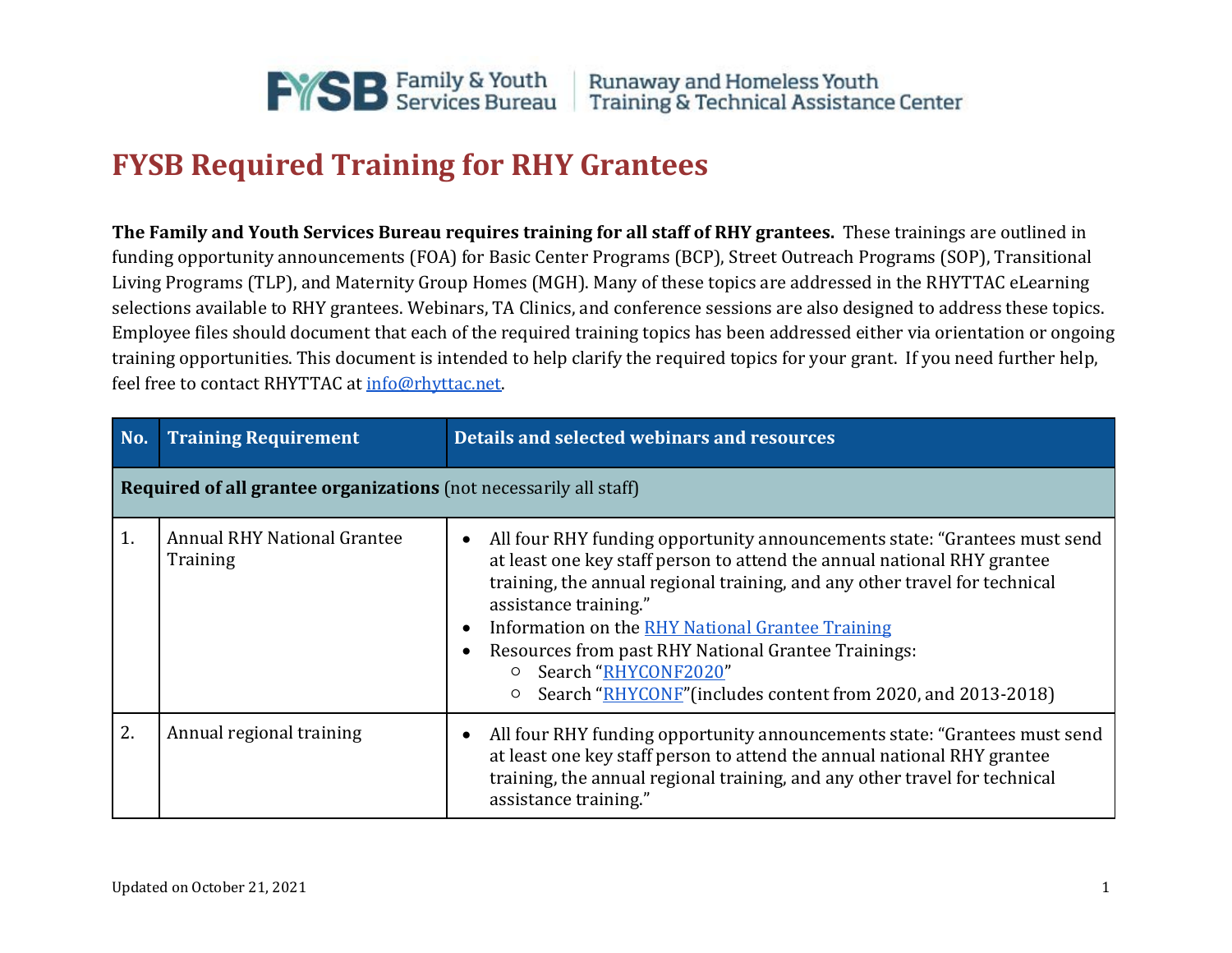

|    |                                                                                                     | Information on the regional training<br>$\bullet$<br>Webinars and resources from the 2021 RHY Grantees Regional Training:<br>O Search "REGTRNG 2021"                                                                                                                                                                                                                                                                                                                                                                                                                                                                                                                                                                                     |  |  |
|----|-----------------------------------------------------------------------------------------------------|------------------------------------------------------------------------------------------------------------------------------------------------------------------------------------------------------------------------------------------------------------------------------------------------------------------------------------------------------------------------------------------------------------------------------------------------------------------------------------------------------------------------------------------------------------------------------------------------------------------------------------------------------------------------------------------------------------------------------------------|--|--|
| 3. | RHY-HMIS training                                                                                   | All four RHY funding opportunity announcements state: "Grantees also must<br>$\bullet$<br>receive access to HMIS by an HMIS lead in the CoC where the grantee<br>operates and must receive training on its use and reporting functionalities."<br>The contact information for the HMIS lead in every CoC may be found here.<br>"Grantees" and "Active RHY-HMIS users" are required to complete training<br>$\bullet$<br>Select webinars and resources:<br>$\bullet$<br><b>RHY-HMIS Website</b><br>O<br><b>RHY-HMIS Resources</b><br>$\circ$<br><b>RHY-HMIS FAQS</b><br>$\circ$<br>Webinar - Introduction to the RHY-HMIS Platform (RHYCONF2020)<br>$\circ$<br>Webinar - RHY-HMIS: Information You Can Use with Q&A (REGTRNG<br>O<br>2021 |  |  |
| 4. | Protection of confidentiality<br>requirements pursuant to 45 CFR<br>$\S$ 1351.21(c) of the RHY Rule | "Project staff" are required to complete training<br>$\bullet$<br>Select webinars and resources:<br>$\bullet$<br>Webinar - Confidentiality 101 for Runaway and Homeless Youth<br>$\circ$<br>Programs<br>Webinar - Case Management in RHY Programs<br>Resource - Social Media in RHY Programs<br>O                                                                                                                                                                                                                                                                                                                                                                                                                                        |  |  |
| 5. | CoC training                                                                                        | All four RHY funding opportunity announcements state: "RHY grantees may<br>$\bullet$<br>use FYSB grant funds to cover charges associated with CoC training and<br>access to the RHY-HMIS software."<br>"Grantees" are required to complete training<br>$\bullet$<br>Select webinars and resources:<br>$\bullet$<br>O Webinar - Continuum of Care Basics for RHY Programs                                                                                                                                                                                                                                                                                                                                                                 |  |  |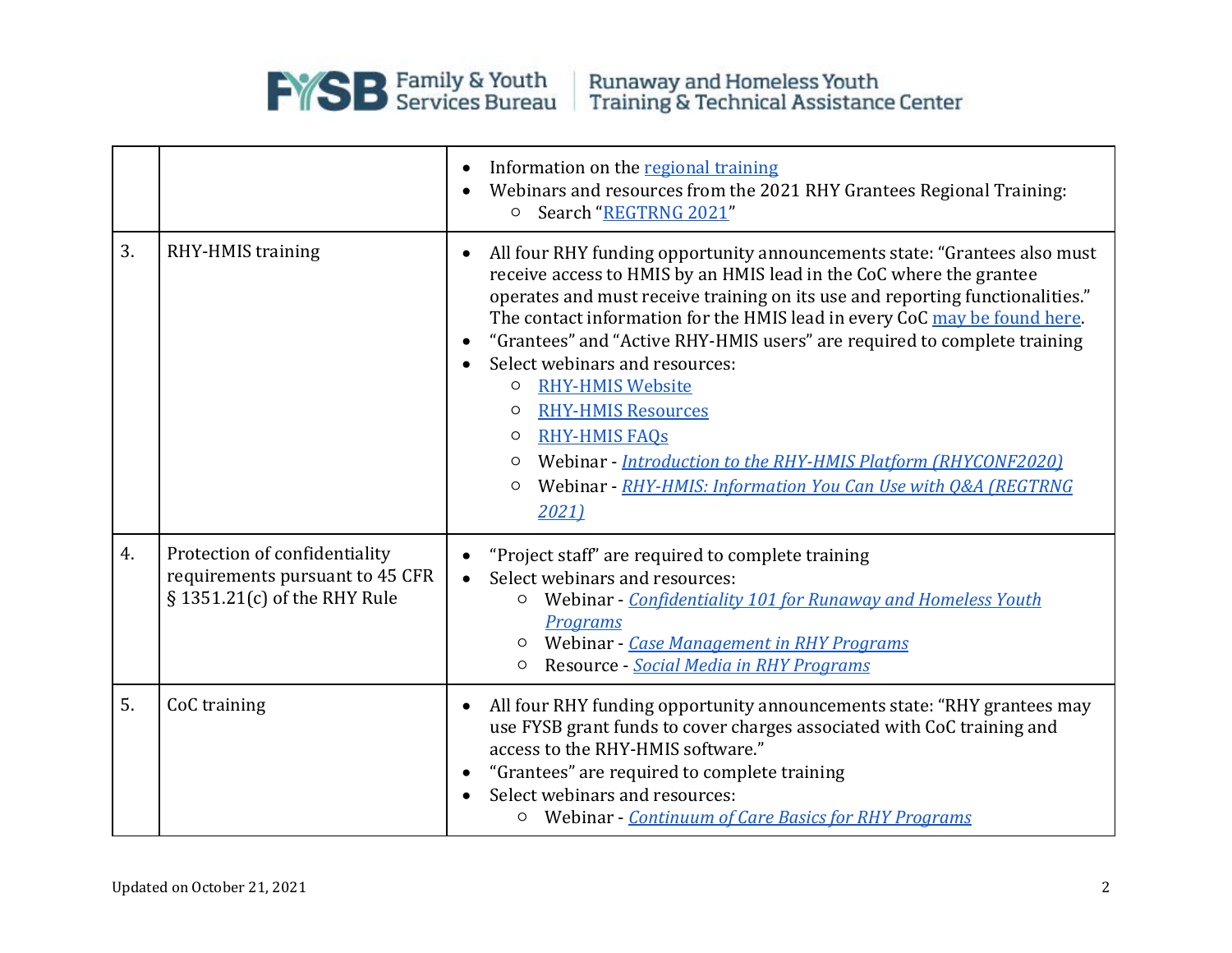

## **Core Competencies trainings required of all paid and volunteer workers** (all staff) Some trainings are categorized as "core competencies." Projects must ensure that all paid and volunteer workers are trained on the core competencies of youth workers necessary to carry out the objectives and activities of the project. Beyond the core competencies, other trainings are not necessarily required for every staff person for every subject offered. 6. Positive Youth Development (PYD) • All four funding announcements state, "FYSB's RHY Program promotes a strengths-based approach, which emphasizes youth's self-determination and strengths, and provides a meaningful framework to consistently support youth in identifying strengths and using those skills towards personal growth, development, and success. This Positive Youth Development (PYD) framework is essential to ensure a young person has a sense of safety, structure, belonging, membership, self-worth, social contribution, independence, and control over one's life, as well as skills to develop plans for the future, set goals, and foster interpersonal relationships. The RHY Program also promotes increasing youth leadership capacity through intentional projects and activities designed to enhance this skill set." • Select webinars and resources: ○ Webinar - *[Positive Youth Development in Action: Engaging Young](https://training.rhyttac.org/group/348)  [People in Leadership Roles Part I of II \(REGTRNG 2021\)](https://training.rhyttac.org/group/348)* ○ Webinar - *[Positive Youth Development in Action: Engaging Young](https://training.rhyttac.org/group/350)  [People in Leadership Roles Part II of II \(REGTRNG 2021\)](https://training.rhyttac.org/group/350)* ○ Webinar *- [Harm Reduction, PYD, and Trauma-Informed Care: What Are](https://training.rhyttac.org/group/147)  [They and How Do They Operationalize in Youth Serving Programs](https://training.rhyttac.org/group/147)* ○ Webinar - *Positive Youth [Development: Youth Thrive](https://training.rhyttac.org/group/166)* ○ Webinar - *[Leveraging the Expertise of Youth: Peers as Community](https://training.rhyttac.org/group/264)  [Educators and Outreach Workers](https://training.rhyttac.org/group/264)* ○ Webinar - *[Meeting "Connection" Needs of RHY](https://training.rhyttac.org/group/269) [Youth: Recognizing and](https://training.rhyttac.org/group/269)  [Supporting Healthy Relationships](https://training.rhyttac.org/group/269)* ○ Webinar - *[Interventions and Strategies That Promote Self-Sufficiency](https://training.rhyttac.org/group/263)*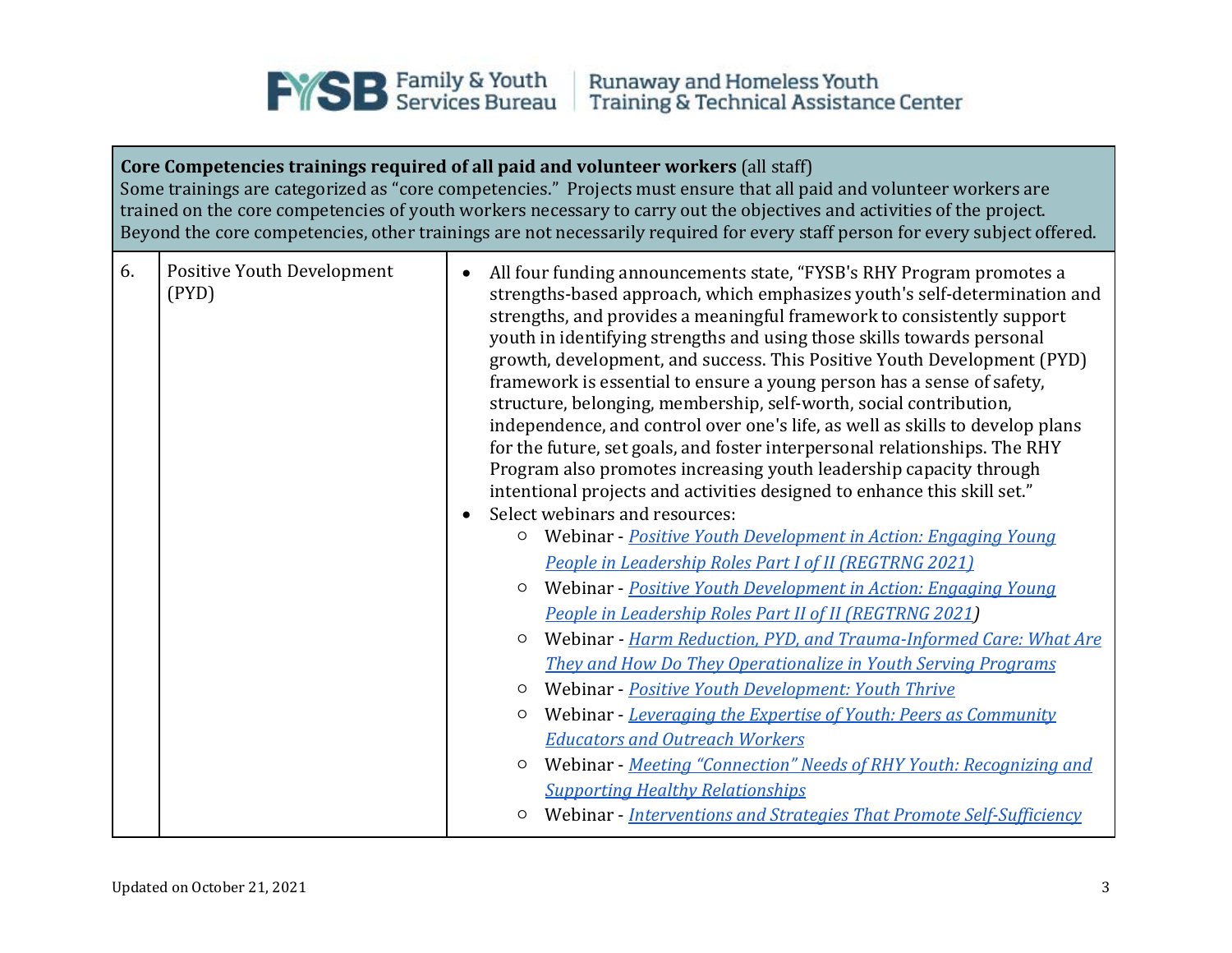

|    |                                                                             | Webinar - Workforce Development: Employing Youth in Social<br>O<br><b>Enterprise</b><br>Additional resources:<br>Select "Positive Youth Development" category<br>O<br>Select "Youth & Young Adult Leadership" category<br>O                                                                                                                                                                                                                                                                                                                                                                                                                                                                                                                                                                                                                                                                                                                                                                                                                                                                                                                                                                                                                                                                                                                                              |  |
|----|-----------------------------------------------------------------------------|--------------------------------------------------------------------------------------------------------------------------------------------------------------------------------------------------------------------------------------------------------------------------------------------------------------------------------------------------------------------------------------------------------------------------------------------------------------------------------------------------------------------------------------------------------------------------------------------------------------------------------------------------------------------------------------------------------------------------------------------------------------------------------------------------------------------------------------------------------------------------------------------------------------------------------------------------------------------------------------------------------------------------------------------------------------------------------------------------------------------------------------------------------------------------------------------------------------------------------------------------------------------------------------------------------------------------------------------------------------------------|--|
| 7. | Trauma-Informed Care (TIC);<br>trauma and the effects of Trauma<br>on Youth | All four funding announcements state, "Social and emotional well-being and<br>$\bullet$<br>strengths-based approach: Projects use a trauma-informed approach, which<br>involves understanding and responding to the symptoms of chronic,<br>interpersonal trauma and traumatic stress, as well as the behavioral and<br>mental health consequences of trauma and prevention of re-traumatization."<br>Select webinars and resources:<br>Webinar - Harm Reduction, PYD, and Trauma-Informed Care: What Are<br>$\circ$<br>They and How Do They Operationalize in Youth Serving Programs<br>Webinar - Building Trauma-Informed Runaway and Homeless Youth<br>$\circ$<br><b>Programs: Understanding Trauma and Its Effects (Module 1 of 2)</b><br>Webinar - Building Trauma-Informed Runaway and Homeless Youth<br>O<br>Programs: Adopting a Trauma-Informed Approach (Module 2 of 2)<br>Webinar - LGBTO-Related Bullying and Victimization: Creating Safe<br>$\circ$<br><b>Spaces for All Youth</b><br>Webinar - Compassionate Supervision De-Escalation Strategies and<br>$\circ$<br><b>Techniques</b><br>Webinar - Separation and Loss Issues and the Holidays in RHY<br>$\circ$<br><b>Programs</b><br>Webinar - Self-Care: Second Hand Trauma Support and Prevention<br>$\circ$<br><b>Additional resources:</b><br>Select "Trauma & Trauma-Informed" category<br>$\circ$ |  |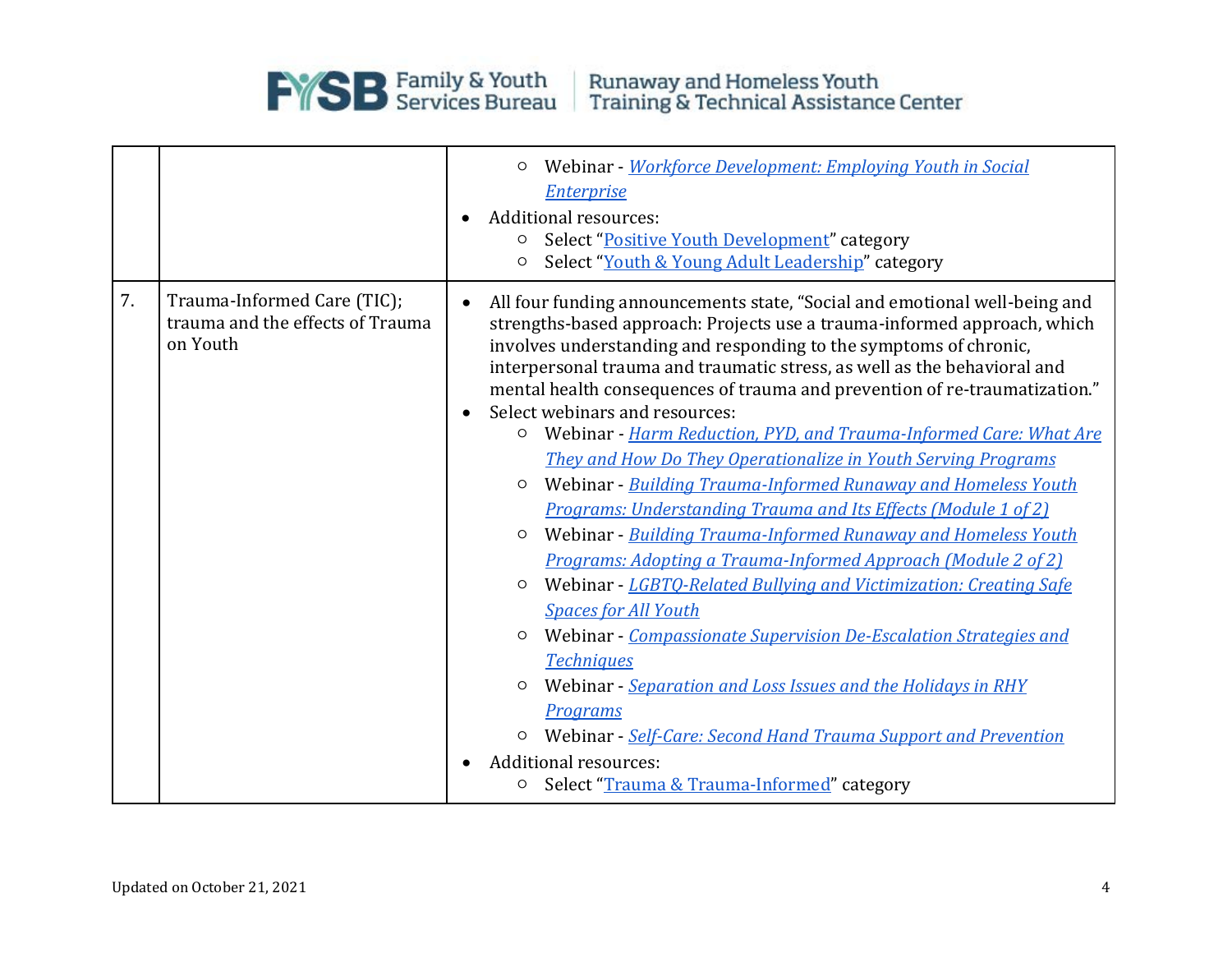

| 8. | <b>Evidence-Informed Practices</b> | $\bullet$<br>$\bullet$<br>$\circ$<br>$\circ$ | The BCP, MGH, and TLP funding announcements define evidence-informed<br>practices as "(Bringing) together the best available research, professional<br>expertise, and input from youth and families to identify and deliver services<br>that have promise to achieve positive outcomes for youth, families, and<br>communities."<br>The funding announcements require the use of evidence-informed practices<br>in the following ways:<br>All four require training on "evidence-informed practices and<br>approaches".<br>BCP and MGH define a Service Plan or Treatment Plan as "A written<br>plan of action based on the assessment of client needs and strengths<br>and engagement in joint problem solving with the client that identifies<br>problems, sets goals, and describes a strategy for achieving those<br>goals. To the extent possible, the plan should incorporate the use of<br>trauma-informed, evidence-based or evidence-informed |
|----|------------------------------------|----------------------------------------------|--------------------------------------------------------------------------------------------------------------------------------------------------------------------------------------------------------------------------------------------------------------------------------------------------------------------------------------------------------------------------------------------------------------------------------------------------------------------------------------------------------------------------------------------------------------------------------------------------------------------------------------------------------------------------------------------------------------------------------------------------------------------------------------------------------------------------------------------------------------------------------------------------------------------------------------------------------|
|    |                                    | $\circ$                                      | interventions."<br>MGH states, "Projects will develop with every youth receiving services,<br>a written service or treatment plan based on the person's goals that<br>include evidence-informed strategies to assist with the trajectory of                                                                                                                                                                                                                                                                                                                                                                                                                                                                                                                                                                                                                                                                                                            |
|    |                                    |                                              | achieving sustainable living."<br>Select webinars and resources:                                                                                                                                                                                                                                                                                                                                                                                                                                                                                                                                                                                                                                                                                                                                                                                                                                                                                       |
|    |                                    | $\circ$                                      | Webinar - Evidence Based Practices Series                                                                                                                                                                                                                                                                                                                                                                                                                                                                                                                                                                                                                                                                                                                                                                                                                                                                                                              |
|    |                                    | $\circ$                                      | Webinar - Recognizing and Responding to Substance Abuse Among RHY                                                                                                                                                                                                                                                                                                                                                                                                                                                                                                                                                                                                                                                                                                                                                                                                                                                                                      |
|    |                                    |                                              | <b>Utilizing Evidence-Based Practices</b>                                                                                                                                                                                                                                                                                                                                                                                                                                                                                                                                                                                                                                                                                                                                                                                                                                                                                                              |
|    |                                    | $\circ$                                      | Webinar - Psychiatric Perspectives on the Mental Health Needs of                                                                                                                                                                                                                                                                                                                                                                                                                                                                                                                                                                                                                                                                                                                                                                                                                                                                                       |
|    |                                    |                                              | <b>Runaway and Homeless Youth</b>                                                                                                                                                                                                                                                                                                                                                                                                                                                                                                                                                                                                                                                                                                                                                                                                                                                                                                                      |
|    |                                    |                                              | o Webinar - How to Measure Success                                                                                                                                                                                                                                                                                                                                                                                                                                                                                                                                                                                                                                                                                                                                                                                                                                                                                                                     |
|    |                                    | O                                            | Webinar - <b>Assessment Tools and Techniques</b>                                                                                                                                                                                                                                                                                                                                                                                                                                                                                                                                                                                                                                                                                                                                                                                                                                                                                                       |
|    |                                    | O                                            | Webinar - Outcomes and Outputs - Oh My!                                                                                                                                                                                                                                                                                                                                                                                                                                                                                                                                                                                                                                                                                                                                                                                                                                                                                                                |
|    |                                    | $\circ$                                      | Webinar - Logic Models                                                                                                                                                                                                                                                                                                                                                                                                                                                                                                                                                                                                                                                                                                                                                                                                                                                                                                                                 |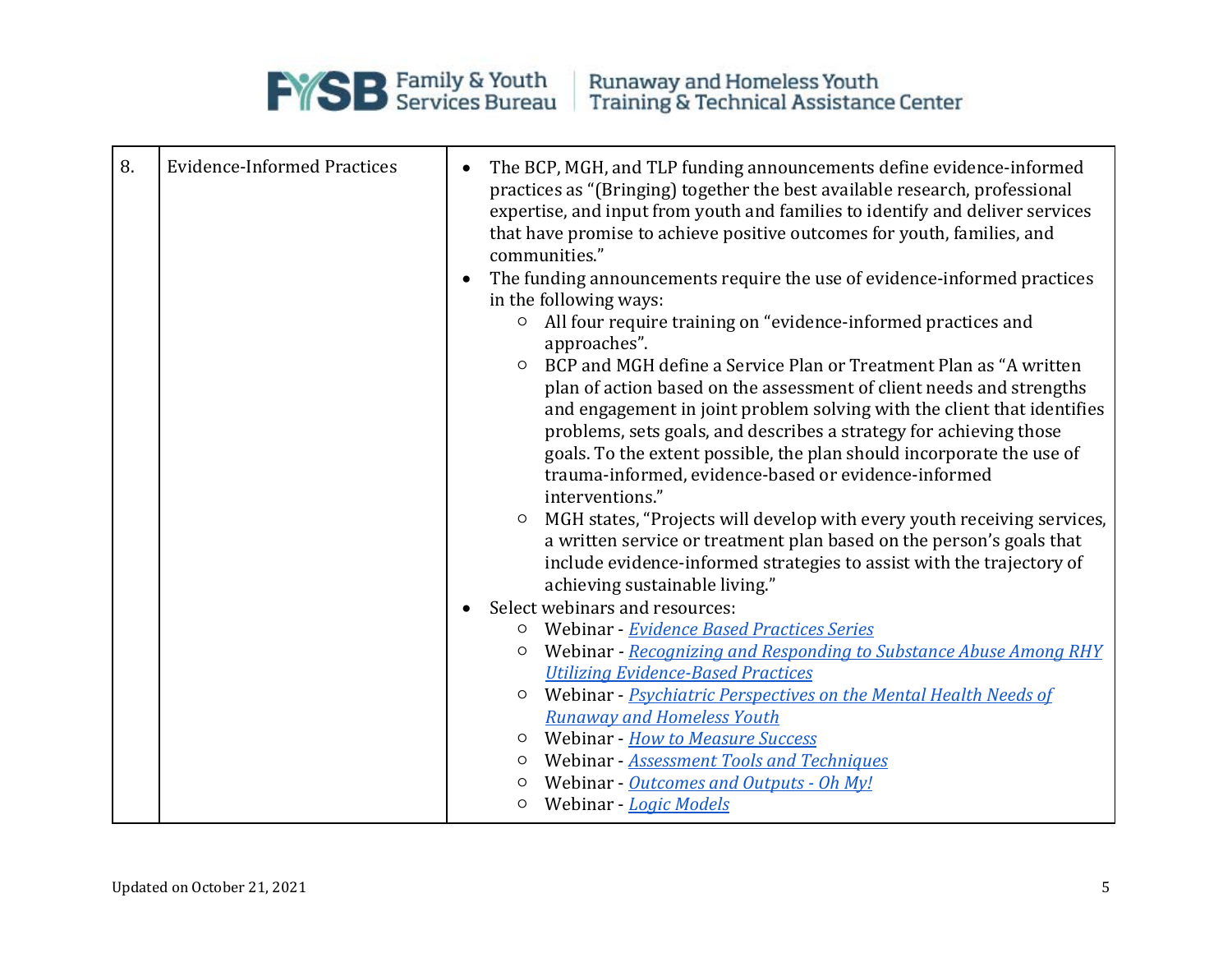

|     |                                                   | O Webinar - Positive Youth Development: Youth Thrive<br>Additional resources:<br>$\bullet$<br>O Select "Evidence-Based" category                                                                                                                                                                                                                                                                                                                                                                                                                                                                                                                                                                                                                                                                                |  |
|-----|---------------------------------------------------|-----------------------------------------------------------------------------------------------------------------------------------------------------------------------------------------------------------------------------------------------------------------------------------------------------------------------------------------------------------------------------------------------------------------------------------------------------------------------------------------------------------------------------------------------------------------------------------------------------------------------------------------------------------------------------------------------------------------------------------------------------------------------------------------------------------------|--|
| 9.  | <b>Street Outreach Intervention</b>               | Select webinars and resources:<br>$\bullet$<br>Webinar - Street Outreach in the Age of COVID (REGTRNG 2021)<br>O<br>Webinar - Outreach & Engagement Strategies to Captivate, Draw, &<br>O<br><b>Involve Youth (REGTRNG 2021)</b><br>Webinar - Street Based Outreach 101<br>$\circ$<br>Webinar - Implementing Your Street Outreach Program: Technical<br>O<br><b>Aspects</b> (2015)<br>Webinar - The Street Outreach Program: Objectives and Outcomes of<br>O<br><b>Street Outreach Programs</b><br>Webinar - Leveraging the Expertise of Youth: Peers as Community<br><b>Educators and Outreach Workers</b><br>O Webinar - Effectively Approaching and Engaging RHY and Street Youth<br><b>Additional resources:</b><br>Select "Street Outreach Program" category<br>O<br>Select "Drop In Center" category<br>O |  |
| 10. | Human Trafficking; (Sex and<br>labor trafficking) | All four funding announcement state, "Programs are required to increase<br>$\bullet$<br>their capacity to identify and provide services and/or service referrals to<br>trafficked youth by participating in professional training and adding human<br>trafficking elements into existing screening and assessment tools Programs<br>are encouraged to enhance their human trafficking prevention and<br>intervention efforts to minimize these incidents among vulnerable youth and<br>effectively identify trafficked youth."<br>Select webinars and resources:<br>Webinar - Human Trafficking Overview & Latest Data (REGTRNG 2021)<br>O<br>Webinar - Peer-to-Peer Human Trafficking Recruitment in RHY Settings<br>$\circ$<br>- A Trauma-Informed Response                                                   |  |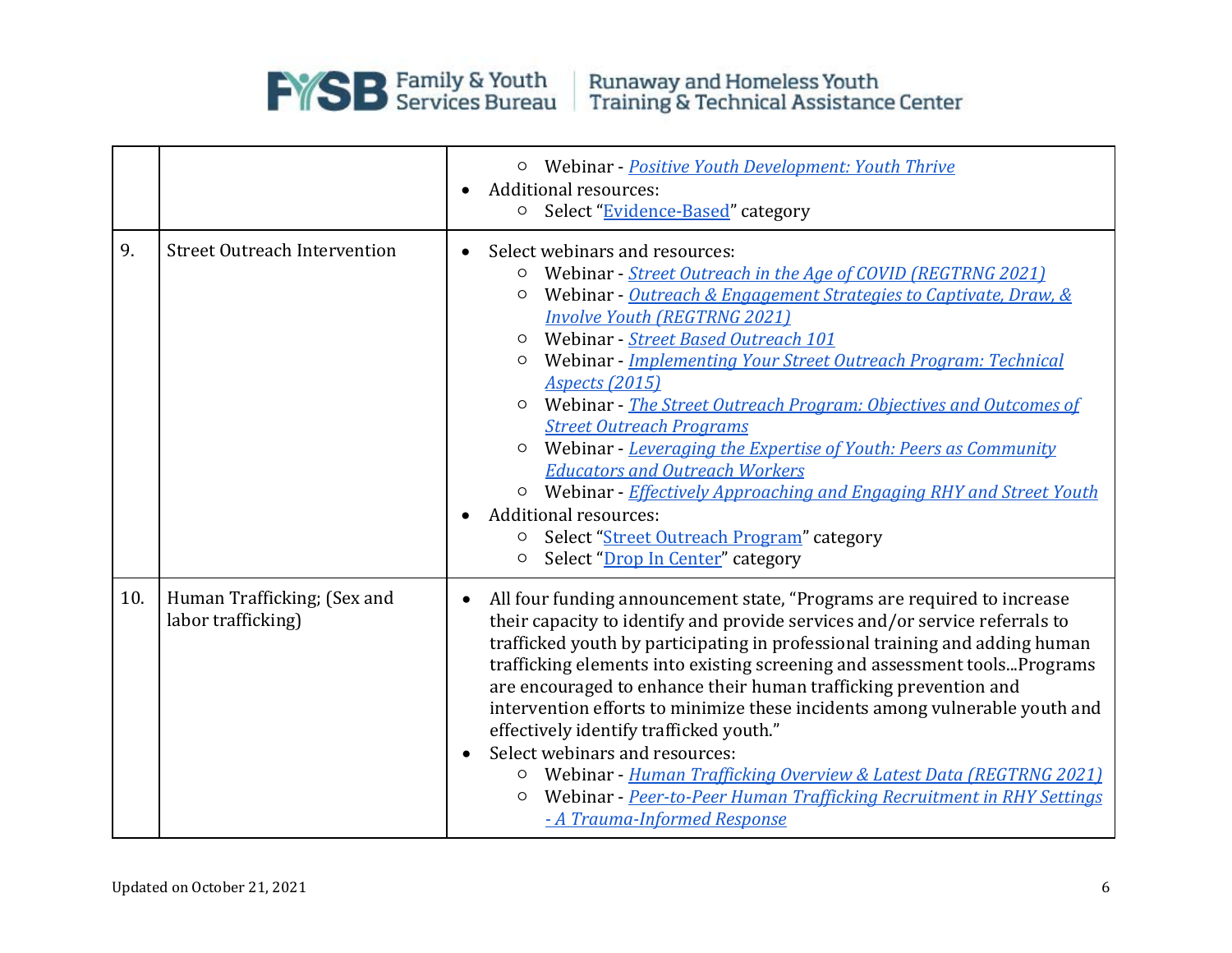

|     |                                          | Webinar - Human Trafficking Series, Three-Parts<br>$\circ$<br>Webinar - Labor Trafficking of Runaway and Homeless Youth, Three-<br><b>Part Series</b><br>o Resources - Digital Resources and Fact Sheets<br><b>Additional resources:</b><br><b>O</b> Select "Labor Trafficking" category<br>Select "Sex Trafficking/ Exploitation/ CSEC" category<br>$\circ$ |  |
|-----|------------------------------------------|--------------------------------------------------------------------------------------------------------------------------------------------------------------------------------------------------------------------------------------------------------------------------------------------------------------------------------------------------------------|--|
| 11. | <b>Sexual Exploitation</b>               | Select webinars and resources:<br>Webinar - Identifying and Responding to Sexual Exploitation of Children<br>$\circ$<br>(CSEC)<br><b>Additional resources:</b><br>Select "Sex Trafficking/Exploitation/CSEC" category<br>O<br>Search "sexual exploitation"<br>O                                                                                              |  |
| 12. | Harm Reduction                           | Select webinars and resources:<br>Webinar - Harm Reduction, PYD, and Trauma-Informed Care: What Are<br>$\circ$<br>They and How Do They Operationalize in Youth Serving Programs<br>O Webinar - Implementing Harm Reduction in RHY Programs<br><b>Additional resources:</b><br>o Search "harm reduction"                                                      |  |
| 13. | <b>Assessment and Case</b><br>Management | Select webinars and resources:<br>Webinar - Intake and Assessments<br>O<br>Webinar - Assessment Tools & Techniques<br>$\Omega$<br>Webinar - Case Management for RHY Programs<br><b>Additional resources:</b><br>Search "assessment"<br>Search "case management"<br>$\circ$                                                                                   |  |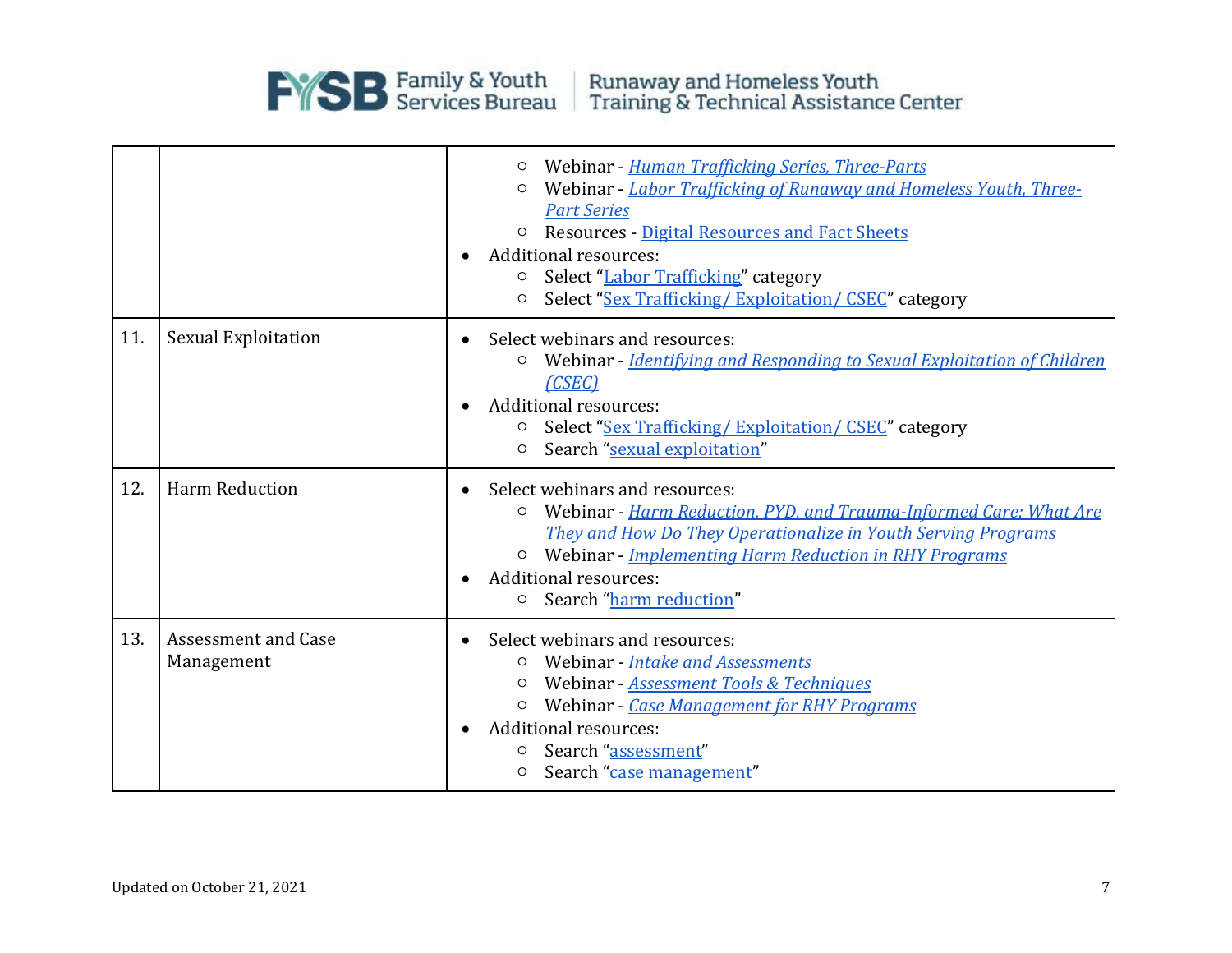

| 14. | <b>Worker Safety</b>                                             | Select webinars and resources:<br>Webinar - Safety for Youth and Staff of RHY Programs<br>O<br>Webinar - Understanding and Managing Personal/Professional<br>O<br>Boundaries in our Work with Youth and Each Other<br><b>Additional resources:</b><br>o Search "safety"<br>Select "Emergency Preparedness" category<br>O                                                                                                                                                                                                                                                                                                             |  |
|-----|------------------------------------------------------------------|--------------------------------------------------------------------------------------------------------------------------------------------------------------------------------------------------------------------------------------------------------------------------------------------------------------------------------------------------------------------------------------------------------------------------------------------------------------------------------------------------------------------------------------------------------------------------------------------------------------------------------------|--|
| 15. | Understanding the diversity and<br>culture of life on the street | Select webinars and resources:<br>Webinar - Culturally Responsive Innovations (REGTRNG 2021)<br>O<br>Webinar - Serving Native American and Native Alaskan Youth<br>O<br>Webinar - Serving Latino Youth<br>O<br>Webinar - Serving GLBT Youth<br>O<br>Webinar - Serving Asian/Pacific Islander Youth<br>O<br>Webinar - Serving African American Youth<br>O<br>Webinar - Youth Count! Webinar Series, Four-Parts<br>$\circ$<br><b>Additional resources:</b><br>$\bullet$<br>Select "Cultural & Gender Responsiveness" category<br>O<br>Select "LGBTQ Youth & Young Adults" category<br>O<br>Select "Youth of Color/BICOP" category<br>O |  |
| 16. | Safe and Ethical Practices                                       | Select webinars and resources:<br>$\bullet$<br>Webinar - Confidentiality 101 for Runaway and Homeless Youth<br>O<br>Programs<br>Webinar - Safety for Youth and Staff of RHY Programs<br>O<br>Webinar - Understanding and Managing Personal/Professional<br>O<br>Boundaries in our Work with Youth and Each Other<br>Webinar - Building and Sustainability a Culture of Care<br>$\circ$<br>Additional resources:                                                                                                                                                                                                                      |  |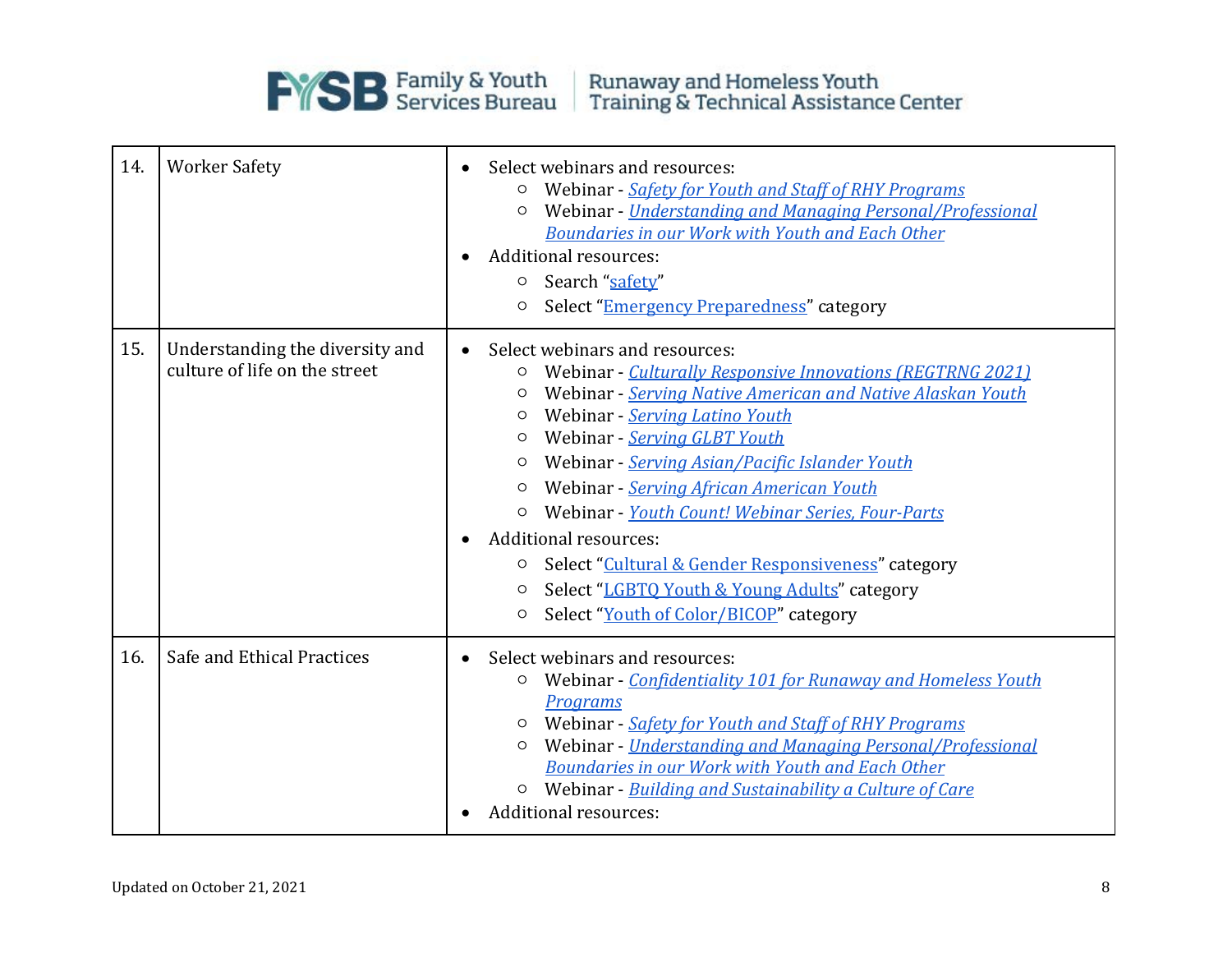

|     |                                                                                                                                                                                                                                                                                                                                                                                                                                                                                       | O                                                                                              | Search "ethics"                                                                                                                                                                                                                                                                                                                                                                                                                                                                                                                                                                                                                                                                                                                                                                                                                                                                                                                                                              |  |
|-----|---------------------------------------------------------------------------------------------------------------------------------------------------------------------------------------------------------------------------------------------------------------------------------------------------------------------------------------------------------------------------------------------------------------------------------------------------------------------------------------|------------------------------------------------------------------------------------------------|------------------------------------------------------------------------------------------------------------------------------------------------------------------------------------------------------------------------------------------------------------------------------------------------------------------------------------------------------------------------------------------------------------------------------------------------------------------------------------------------------------------------------------------------------------------------------------------------------------------------------------------------------------------------------------------------------------------------------------------------------------------------------------------------------------------------------------------------------------------------------------------------------------------------------------------------------------------------------|--|
|     |                                                                                                                                                                                                                                                                                                                                                                                                                                                                                       | O                                                                                              | Search "safety"                                                                                                                                                                                                                                                                                                                                                                                                                                                                                                                                                                                                                                                                                                                                                                                                                                                                                                                                                              |  |
|     |                                                                                                                                                                                                                                                                                                                                                                                                                                                                                       | O                                                                                              | Select "Emergency Preparedness" category                                                                                                                                                                                                                                                                                                                                                                                                                                                                                                                                                                                                                                                                                                                                                                                                                                                                                                                                     |  |
| 17. | <b>Community Resources for Well-</b><br>Being and Self-Sufficiency                                                                                                                                                                                                                                                                                                                                                                                                                    | $\bullet$<br>O<br>O<br>O<br>O<br>O<br>O<br>O<br>O<br>O<br>$\bullet$<br>O<br>$\circ$<br>$\circ$ | Select webinars and resources:<br>Webinar - Runaway and Homeless Youth and Education Partnership<br><b>Opportunities (REGTRNG 2021)</b><br>Webinar - Continuum of Care Basics for RHY<br>Webinar - Employer Engagement: Developing Your Message and Pitch<br>Webinar - Crossing the Divide: Transitioning Students from High School<br>to Post Secondary Education<br>Webinar - Empowering Youth to Navigate Systems: Five 'Soft Skills' for<br><b>Getting Better Services</b><br>Webinar - McKinney-Vento and RHYA Programs: Partners for Student<br><b>Success</b><br>Webinar - Meeting Connection Needs of RHY Youth<br>Webinar - Workforce Development: Employing Youth in Social<br><b>Enterprises</b><br>Webinar - Creating New Supports for Youth Through RHY-Faith<br><b>Collaborations</b><br><b>Additional resources:</b><br>Select "Child Welfare" category<br>Select "Community Partnerships & Collaborations" category<br>Select "System Partnerships" category |  |
|     |                                                                                                                                                                                                                                                                                                                                                                                                                                                                                       |                                                                                                |                                                                                                                                                                                                                                                                                                                                                                                                                                                                                                                                                                                                                                                                                                                                                                                                                                                                                                                                                                              |  |
|     | Additional Topics for Short-Term Training, Monitoring or TA as determined necessary by HHS Staff<br>All RHY grantees receive and participate in technical assistance, monitoring, and short-term training as recommended by<br>federal staff to ensure quality programming and implementation to allow flexibility in which techniques will be used. It is<br>not a requirement that every staff nerson receives training in every subject offered. Services include regionally hased |                                                                                                |                                                                                                                                                                                                                                                                                                                                                                                                                                                                                                                                                                                                                                                                                                                                                                                                                                                                                                                                                                              |  |

not a requirement that every staff person receives training in every subject offered. Services include regionally based technical assistance clinics, training sessions, training of trainers, e-learning, webinars, and annual national and regional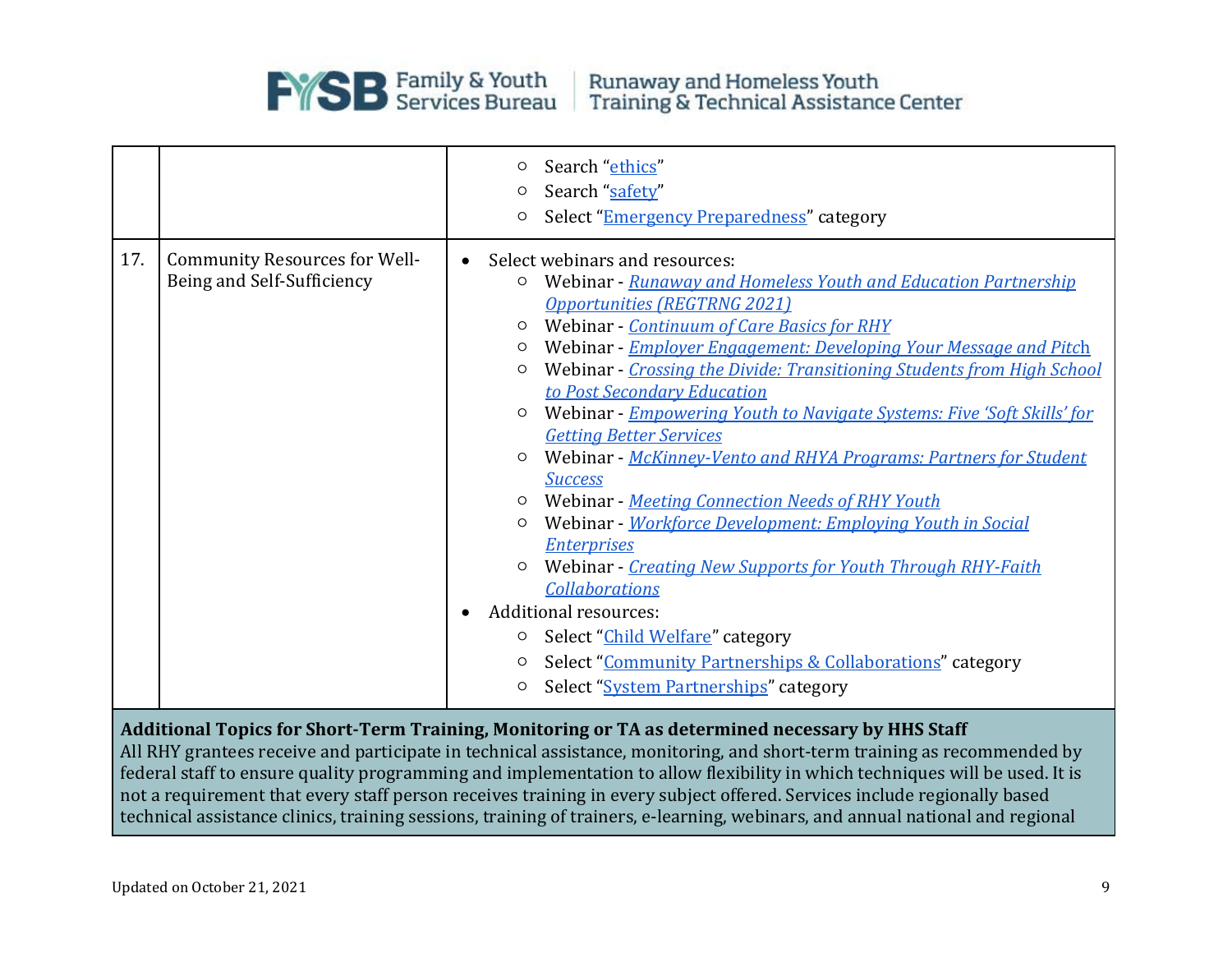

grantee training events. Short-term training is the provision of local, state, or regionally based instruction to runaway or otherwise homeless youth service providers in skill areas that will directly strengthen service delivery. (45 CFR § 1351.1) Grantees would participate in TA or short-term training as a condition of funding, as determined necessary by HHS staff, in areas listed in this section below.

|  |  |  |  | ** Indicates a Short-term Training topic also listed as a Core Competencies Training in the FOAs. |  |
|--|--|--|--|---------------------------------------------------------------------------------------------------|--|
|  |  |  |  |                                                                                                   |  |

| 18. | Aftercare services or counseling        | Select webinars and resources:<br>Webinar - Effective Aftercare Planning and Implementation<br>O<br>Webinar - Case Management in RHY Programs<br>Webinar - Basic Counseling Skills for RHY Programs<br>Toolkit - Aftercare: Staying in Touch With Youth After They Have Left<br>O<br>the System (National Clearinghouse on Homeless Youth & Families)<br><b>Additional resources:</b><br>Search " <u>aftercare</u> "<br>Search "counseling"<br>O |  |
|-----|-----------------------------------------|--------------------------------------------------------------------------------------------------------------------------------------------------------------------------------------------------------------------------------------------------------------------------------------------------------------------------------------------------------------------------------------------------------------------------------------------------|--|
| 19. | <b>Background checks</b>                | Select webinars and resources:<br>Webinar - Effective Supervisory Practice (6 Part Series), Part IV: The<br><b>Hiring and Orientation Process</b><br>Resource - Federal Policy Impacting Runaway and Homeless Youth<br>$\circ$<br><b>Services</b><br>Resource - Skill Building for Youth Who Are Pregnant or Parenting                                                                                                                           |  |
| 20. | Core competencies of youth<br>workers** | See Core Competencies section above.<br>Select webinars and resources:<br>Resource - RHYCONF2015: Foundations of CYC Work Practice:<br>O<br><b>Professionalization through Certification</b>                                                                                                                                                                                                                                                     |  |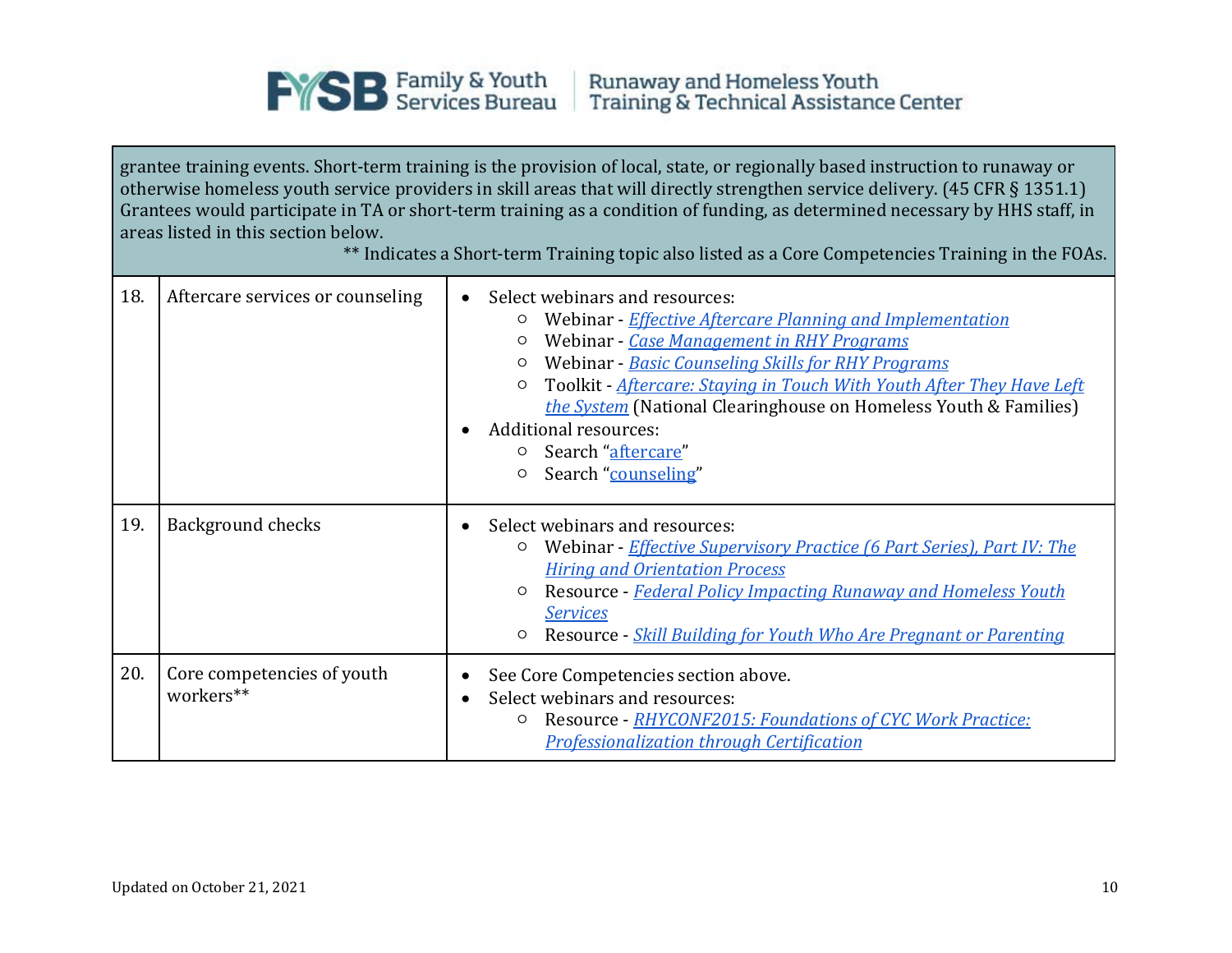

**EXERCITE SERVICES** Family & Youth<br>
Training & Technical Assistance Center

| 21. | Core support services | $\bullet$<br>$\bullet$ | Core support services for Basic Center Program (BCP), Transitional Living<br>Program (TLP), and Maternity Group Home (MGH), including case planning,<br>case management, skill building, recreation and leisure, health and nutrition,<br>counseling, education, consumer education, etc.<br>Select webinars and resources: |  |  |
|-----|-----------------------|------------------------|-----------------------------------------------------------------------------------------------------------------------------------------------------------------------------------------------------------------------------------------------------------------------------------------------------------------------------|--|--|
|     |                       | $\circ$                | Webinar - Runaway and Homeless Youth and Education Partnership                                                                                                                                                                                                                                                              |  |  |
|     |                       |                        | <b>Opportunities (REGTRNG 2021)</b>                                                                                                                                                                                                                                                                                         |  |  |
|     |                       | $\circ$                | Webinar - Health and Well Being in a Virtual Space (REGTRNG 2021)                                                                                                                                                                                                                                                           |  |  |
|     |                       | $\circ$                | Webinar - Intake and Assessments                                                                                                                                                                                                                                                                                            |  |  |
|     |                       | O                      | Webinar - Basic Counseling Skills for RHY Programs                                                                                                                                                                                                                                                                          |  |  |
|     |                       | O                      | Webinar - Case Management for RHY Programs                                                                                                                                                                                                                                                                                  |  |  |
|     |                       | $\circ$                | Webinar - Assessment Tools & Techniques                                                                                                                                                                                                                                                                                     |  |  |
|     |                       | $\circ$                | Webinar - Crossing the Divide: Transitioning Students from High School                                                                                                                                                                                                                                                      |  |  |
|     |                       |                        | to Post-Secondary Education                                                                                                                                                                                                                                                                                                 |  |  |
|     |                       | $\circ$                | Webinar - Meeting the Legal Needs of RHY                                                                                                                                                                                                                                                                                    |  |  |
|     |                       | $\circ$                | Webinar - Workforce Development: Employing Youth in Social                                                                                                                                                                                                                                                                  |  |  |
|     |                       |                        | <b>Enterprises</b>                                                                                                                                                                                                                                                                                                          |  |  |
|     |                       | $\circ$                | Webinar - Helping Youth Build Strong Financial Futures                                                                                                                                                                                                                                                                      |  |  |
|     |                       | O                      | Webinar - BCP/SOP Administration                                                                                                                                                                                                                                                                                            |  |  |
|     |                       | O                      | Webinar - Implementing Your Street Outreach Program: Technical                                                                                                                                                                                                                                                              |  |  |
|     |                       |                        | <b>Aspects</b> (2015)                                                                                                                                                                                                                                                                                                       |  |  |
|     |                       | $\circ$                | Webinar - The Street Outreach Program: Objectives and Outcomes of                                                                                                                                                                                                                                                           |  |  |
|     |                       |                        | <b>Street Outreach Programs</b>                                                                                                                                                                                                                                                                                             |  |  |
|     |                       | $\circ$                | Webinar - TLP/MGH Programmatic Operations                                                                                                                                                                                                                                                                                   |  |  |
|     |                       | $\circ$                | Webinar - Administrative Responsibilities for TLP/MGH Programs:                                                                                                                                                                                                                                                             |  |  |
|     |                       |                        | <b>Legislation, Standards, Requirements</b>                                                                                                                                                                                                                                                                                 |  |  |
|     |                       | $\circ$                | Resource - Family Engagement Inventory                                                                                                                                                                                                                                                                                      |  |  |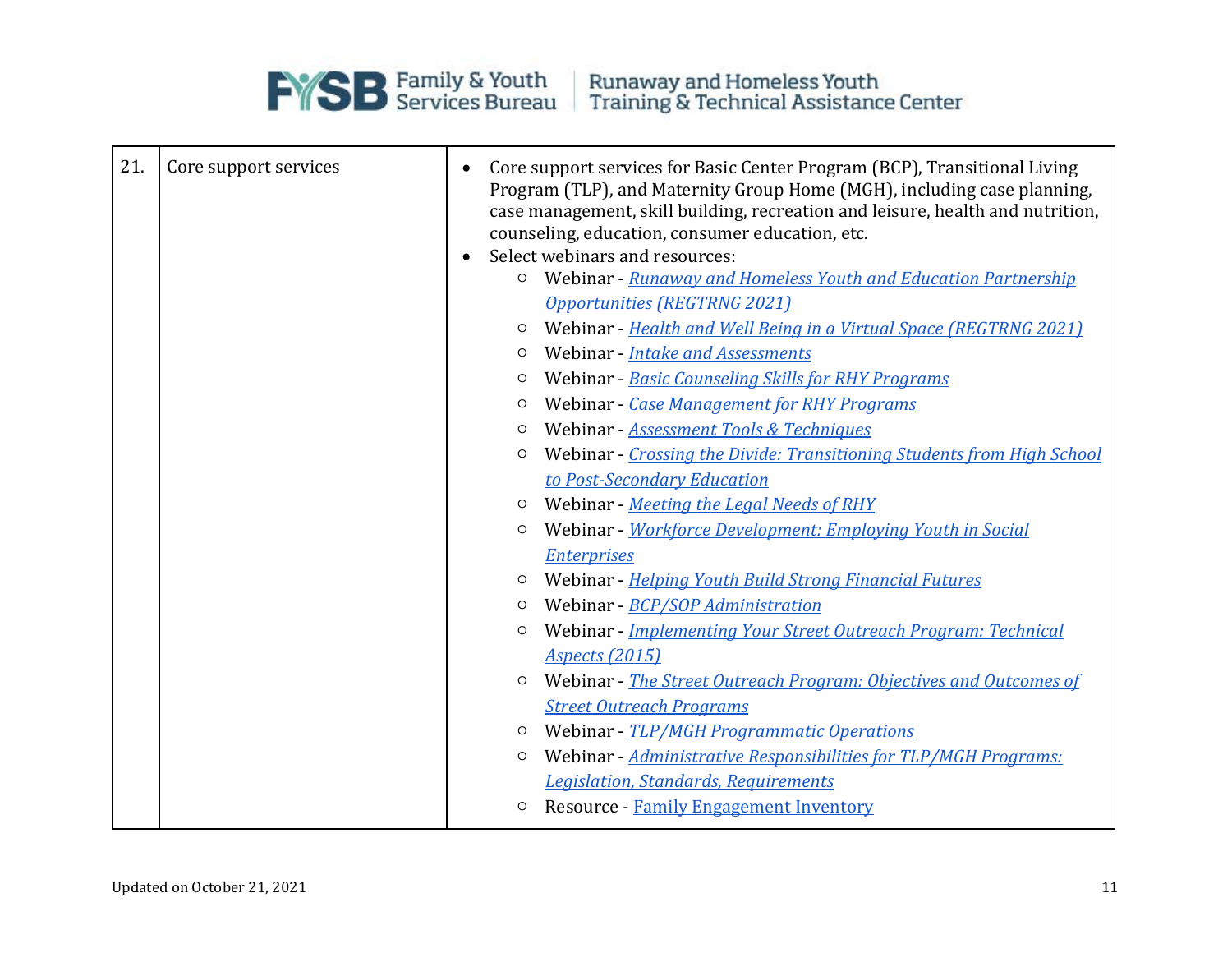

|     |                                                                                                                        | Resource - Family Interventions Utilized by RHY Programs<br>$\circ$<br><b>Additional resources:</b><br>$\bullet$<br>Search "case management"<br>$\circ$<br>Search "counseling"<br>O<br>Search "education"<br>$\circ$<br>Select "Basic Center Program" category<br>O<br>Select "Maternity Group Home" category<br>$\circ$<br>Select "Street Outreach Program" category<br>O<br>Select "Transitional Living Program" category<br>$\circ$ |  |
|-----|------------------------------------------------------------------------------------------------------------------------|----------------------------------------------------------------------------------------------------------------------------------------------------------------------------------------------------------------------------------------------------------------------------------------------------------------------------------------------------------------------------------------------------------------------------------------|--|
| 22. | Crisis intervention techniques                                                                                         | Select webinars and resources:<br>Webinar - Implementing Harm Reduction in RHY Programs<br>$\circ$<br>Webinar - Host Home Recruitment, Training, and Retention<br>$\circ$<br>Webinar - Suicide Prevention in RHY Programs<br>$\circ$<br>Webinar - Crisis Intervention: Danger and Opportunity<br><b>Additional resources:</b><br>Select "Crisis Intervention" category<br>$\circ$                                                      |  |
| 23. | Cultural and linguistic diversity                                                                                      | See row 15.<br>$\bullet$                                                                                                                                                                                                                                                                                                                                                                                                               |  |
| 24. | Development of coordinated<br>networks of private non-profit<br>agencies and/or public agencies<br>to provide services | See row 17.<br>$\bullet$                                                                                                                                                                                                                                                                                                                                                                                                               |  |
| 25. | Ethics and staff safety                                                                                                | See row 16.                                                                                                                                                                                                                                                                                                                                                                                                                            |  |
| 26. | Fiscal management                                                                                                      | Select webinars and resources:<br>Webinar - Fiscal Financial Management (REGTRNG 2021)<br>O<br>Webinar - Grants Management for RHY Programs (RHYCONF2020)<br>$\circ$                                                                                                                                                                                                                                                                   |  |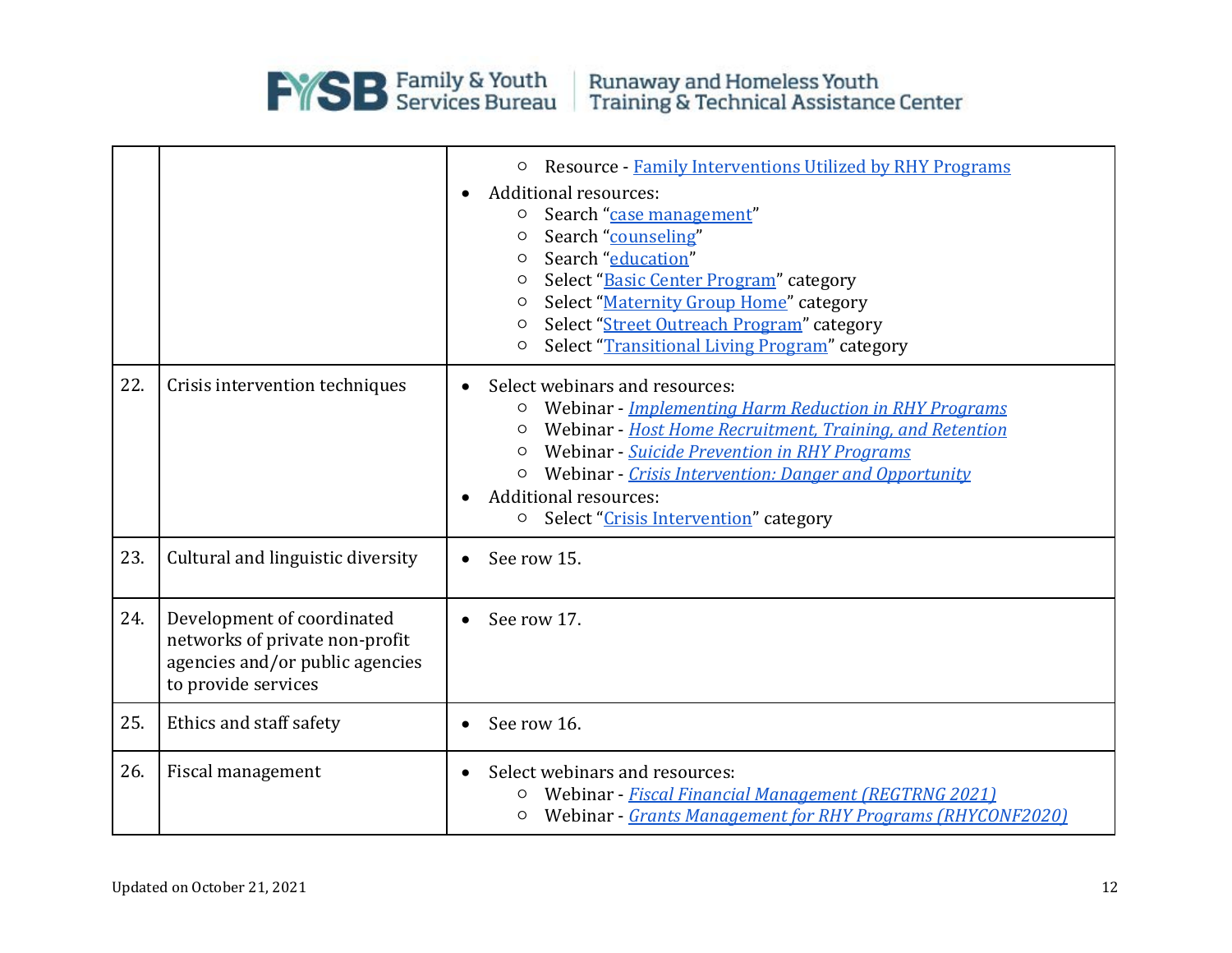

Runaway and Homeless Youth<br>Training & Technical Assistance Center

|     |                                                                               |                        | Webinar - 2020 New Grantee Orientation<br>Webinar - Expect the Unexpected: Life is Like a Box of Chocolates (when<br><i>federal funding is not awarded)</i><br>Additional resources:<br>Select "Finance" category<br>O<br>Search "sustainability"<br>$\circ$                                                                                                                                                                                                                                                                                                                                                                                                 |  |
|-----|-------------------------------------------------------------------------------|------------------------|--------------------------------------------------------------------------------------------------------------------------------------------------------------------------------------------------------------------------------------------------------------------------------------------------------------------------------------------------------------------------------------------------------------------------------------------------------------------------------------------------------------------------------------------------------------------------------------------------------------------------------------------------------------|--|
| 27. | Low cost community alternatives<br>for runaway or otherwise<br>homeless youth | $\bullet$              | Select webinars and resources:<br>Webinar - HUD Housing Supports: Programs and Strategies for Utilizing<br>$\circ$<br><b>HUD Resources and Partnerships</b><br>Webinar - Employer Engagement: Developing Your Message and Pitch<br>$\circ$<br>Webinar - Host Home Recruitment, Training, and Retention<br>$\circ$<br>Webinar - Rapid Re-Housing and TLP/MGH<br>$\circ$                                                                                                                                                                                                                                                                                       |  |
| 28. | Positive Youth Development**                                                  |                        | See row 6.                                                                                                                                                                                                                                                                                                                                                                                                                                                                                                                                                                                                                                                   |  |
| 29. | Program management                                                            | $\bullet$<br>$\bullet$ | Select webinars and resources:<br>Webinar - BCP/SOP Administration<br>$\circ$<br>Webinar - Implementing Your Street Outreach Program: Technical<br>$\circ$<br><b>Aspects (2015)</b><br>Webinar - The Street Outreach Program: Objectives and Outcomes of<br><b>Street Outreach Programs</b><br>Webinar - TLP/MGH Programmatic Operations<br>$\circ$<br>Webinar - Administrative Responsibilities for TLP/MGH Programs:<br>$\circ$<br><b>Legislation, Standards, Requirements</b><br>Additional resources:<br>Select "Basic Center Program" category<br>O<br>Select "Maternity Group Home" category<br>$\circ$<br>Select "Nonprofit Management" category<br>O |  |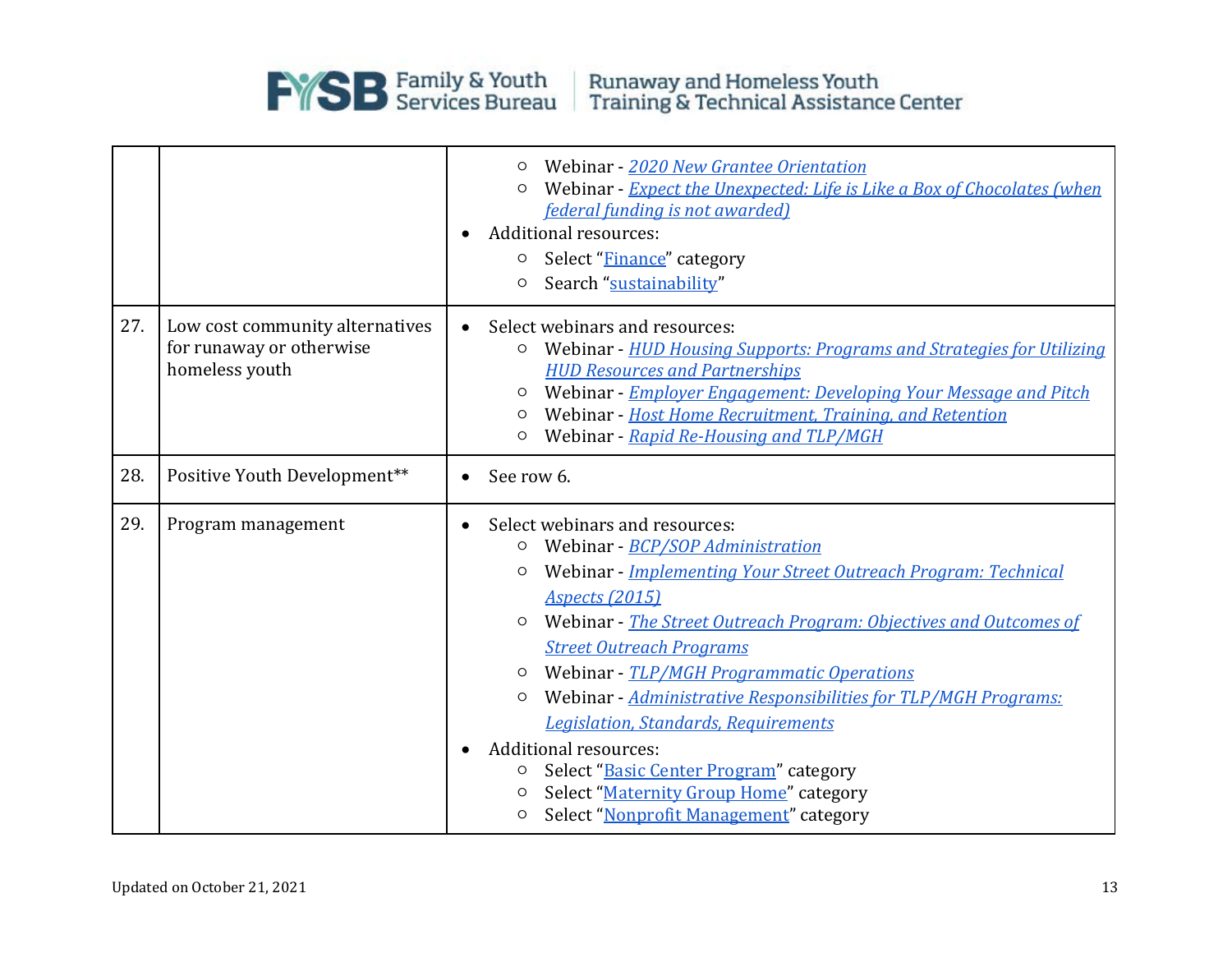

Runaway and Homeless Youth<br>Training & Technical Assistance Center

|     |                                                              | Select "Street Outreach Program" category<br>O<br>Select "Transitional Living Program" category<br>O                                                                                                                                                                                                                                                                                                                                                                                                                                                                                                            |  |
|-----|--------------------------------------------------------------|-----------------------------------------------------------------------------------------------------------------------------------------------------------------------------------------------------------------------------------------------------------------------------------------------------------------------------------------------------------------------------------------------------------------------------------------------------------------------------------------------------------------------------------------------------------------------------------------------------------------|--|
| 30. | Risk and protective factors<br>related to youth homelessness | Select webinars and resources:<br>$\bullet$<br>Webinar - RHYTTAC: Creating Inclusive and Affirming Spaces for LGBTQ<br>O<br><b>Youth Experiencing Homelessness</b><br>Webinar - Crossing the Divide: Transitioning Students from High School<br>O<br>to Postsecondary Education<br>Webinar - Teen Pregnancy Prevention and Sexual Health<br>O<br>Webinar - Recognizing and Responding to Substance Abuse Among RHY<br><b>Utilizing Evidence-Based Practices</b><br>O Webinar - RHYTTAC: Suicide Prevention in RHY Programs<br><b>Additional resources:</b><br>Select "Family Engagement/ Support" category<br>O |  |
| 31. | Screening and assessment<br>practices                        | Select webinars and resources:<br>Webinar - Intake and Assessments<br>O<br>Webinar - Assessment Tools & Techniques<br><b>Additional resources:</b><br>Search "assessment"<br>$\circ$                                                                                                                                                                                                                                                                                                                                                                                                                            |  |
| 32. | Human trafficking (sex and labor<br>trafficking) $**$        | See rows 10 and 11.<br>$\bullet$                                                                                                                                                                                                                                                                                                                                                                                                                                                                                                                                                                                |  |
| 33. | Shelter facility staff development                           | Select webinars and resources:<br>$\bullet$<br>Webinar - Effective Supervisory Practice, Six-Part Series<br>O<br>Webinar - Culture of Care Series<br>O<br>Webinar - Team Building<br>O<br>Webinar - Understanding and Managing Personal/Professional<br>O<br>Boundaries in our Work with Youth and Each Other<br>Additional resources:                                                                                                                                                                                                                                                                          |  |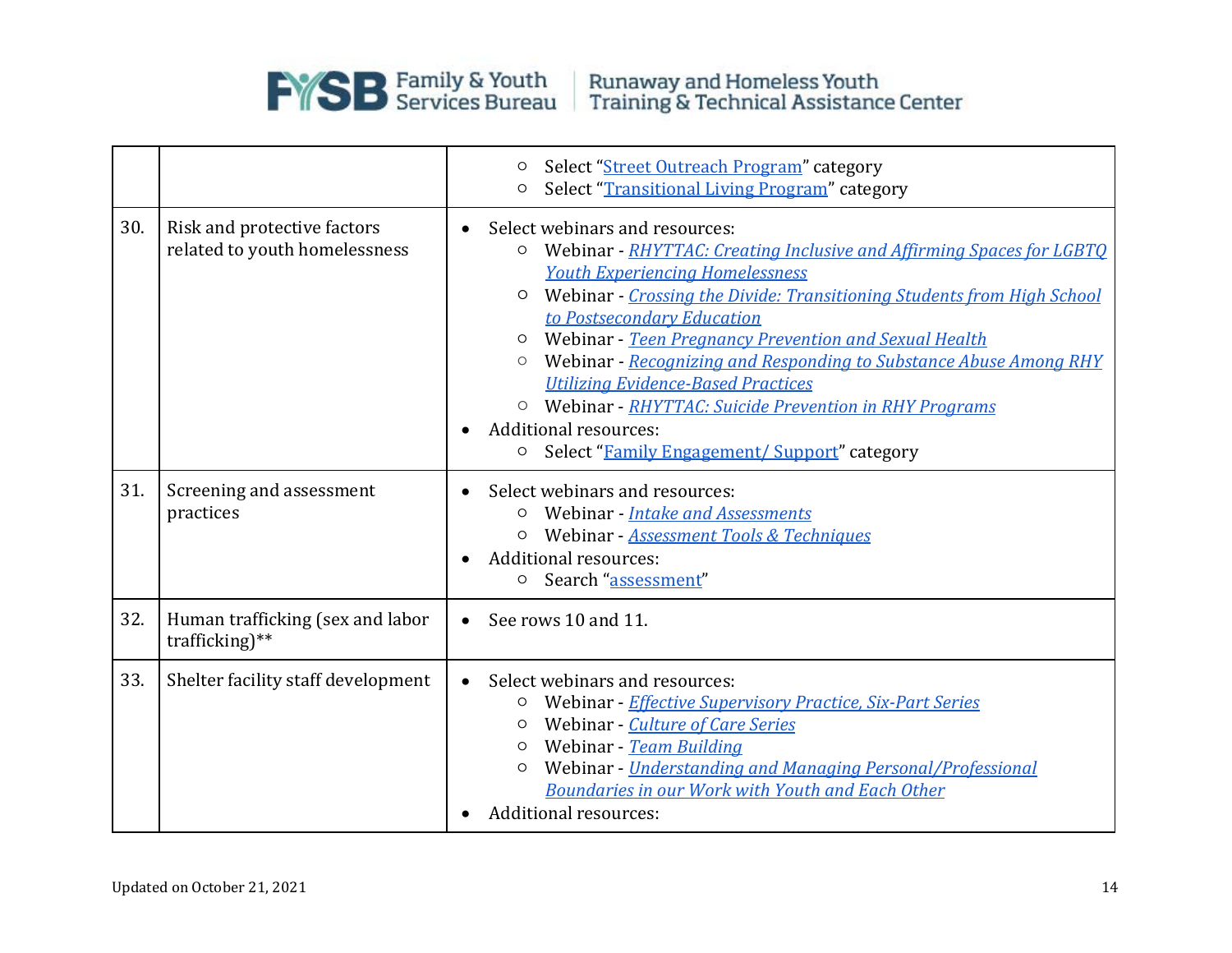

|                              |                                                                                                                                                     | Select "Federal Resources" category<br>O<br>Select "Nonprofit Management" category<br>O<br>Select "Policy" category<br>O                                                                                                                                                                                    |  |  |
|------------------------------|-----------------------------------------------------------------------------------------------------------------------------------------------------|-------------------------------------------------------------------------------------------------------------------------------------------------------------------------------------------------------------------------------------------------------------------------------------------------------------|--|--|
| 34.                          | Special populations (e.g., tribal<br>youth, youth with disabilities,<br>youth victims of trafficking,<br>sexual exploitation, or sexual<br>abuse)** | Select webinars and resources:<br>Webinar - Serving Native American and Native Alaskan Youth<br>O<br>Webinar - Working with Special Needs Populations in RHY Programs -<br><b>Autism Spectrum</b><br><b>Additional resources:</b><br>See rows 10 and 11.<br>$\circ$                                         |  |  |
| 35.                          | Trauma and the effects of trauma<br>on youth**                                                                                                      | See row 7.<br>$\bullet$                                                                                                                                                                                                                                                                                     |  |  |
| 35.                          | Underserved populations (e.g.,<br>tribal youth, youth with<br>disabilities)                                                                         | See row 33.<br>$\bullet$                                                                                                                                                                                                                                                                                    |  |  |
| 36.                          | Use of evidence-based and<br>evidence-informed interventions                                                                                        | See row 8.                                                                                                                                                                                                                                                                                                  |  |  |
| 37.                          | Youth and family counseling                                                                                                                         | See row 18.<br>$\bullet$                                                                                                                                                                                                                                                                                    |  |  |
| <b>More Useful Resources</b> |                                                                                                                                                     |                                                                                                                                                                                                                                                                                                             |  |  |
| 37.                          | New Awardees                                                                                                                                        | Select webinars and resources:<br>$\bullet$<br><b>Resources - The RHY Program Final Rule Resources</b><br>O<br><b>Resource - What is RHYTTAC?</b><br>$\circ$<br>Resource - Guide to Technical Assistance<br>$\circ$<br>Webinar - Overview for New Staff and Grantees Refresher (REGTRNG<br>$\circ$<br>2021) |  |  |